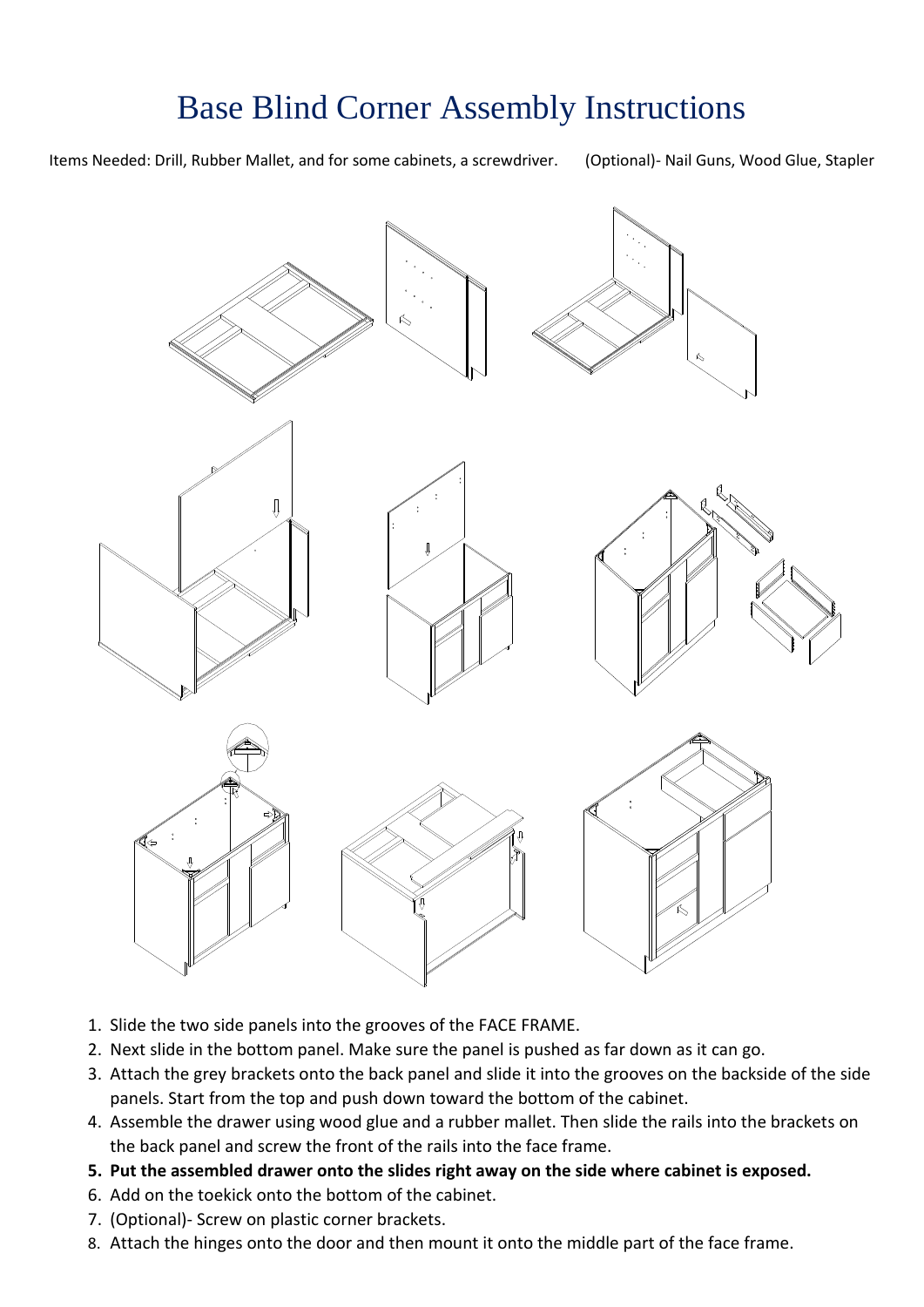### Base Cabinet Instructions



- 1. Slide the two side panels into the grooves of the FACE FRAME.
- 2. Next slide in the bottom panel. Make sure the panel is pushed as far down as it can go.
- 3. Attach the grey brackets onto the back panel and slide it into the grooves on the backside of the side panels. Start from the top and push down toward the bottom of the cabinet.
- 4. Assemble the drawer using wood glue and a rubber mallet. Then slide the rails into the brackets on the back panel and screw the front of the rails into the face frame.
- 5. Add on the toekick onto the bottom of the cabinet.
- 6. (Optional)- Screw on plastic corner brackets.
- 7. Add in shelf clips and put in shelf.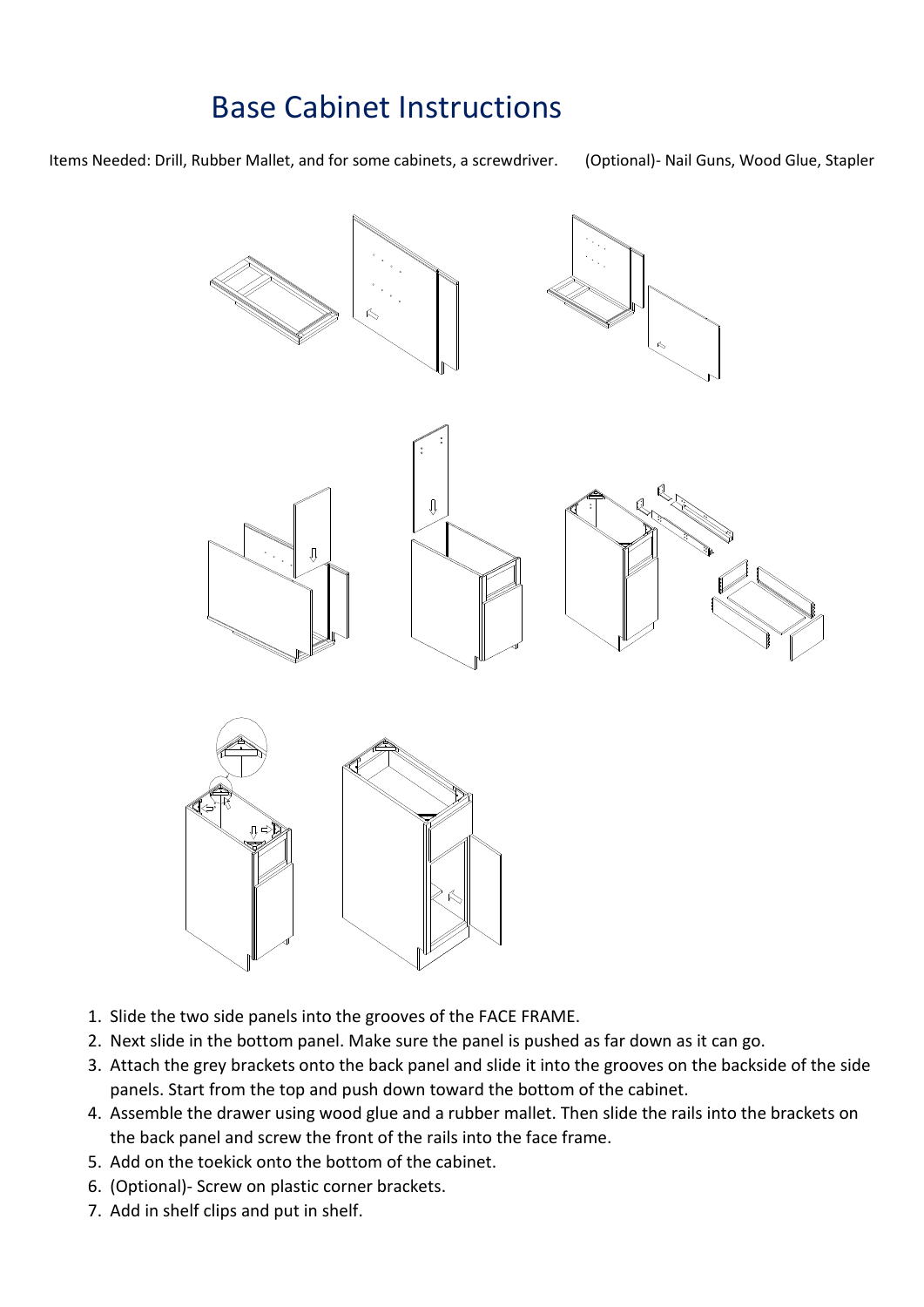# Base Lazy Susan Assembly Instructions

Tools Required: Drill, Rubber Mallet, Another Person Optional: Nail guns, Staplers, Wood Glue

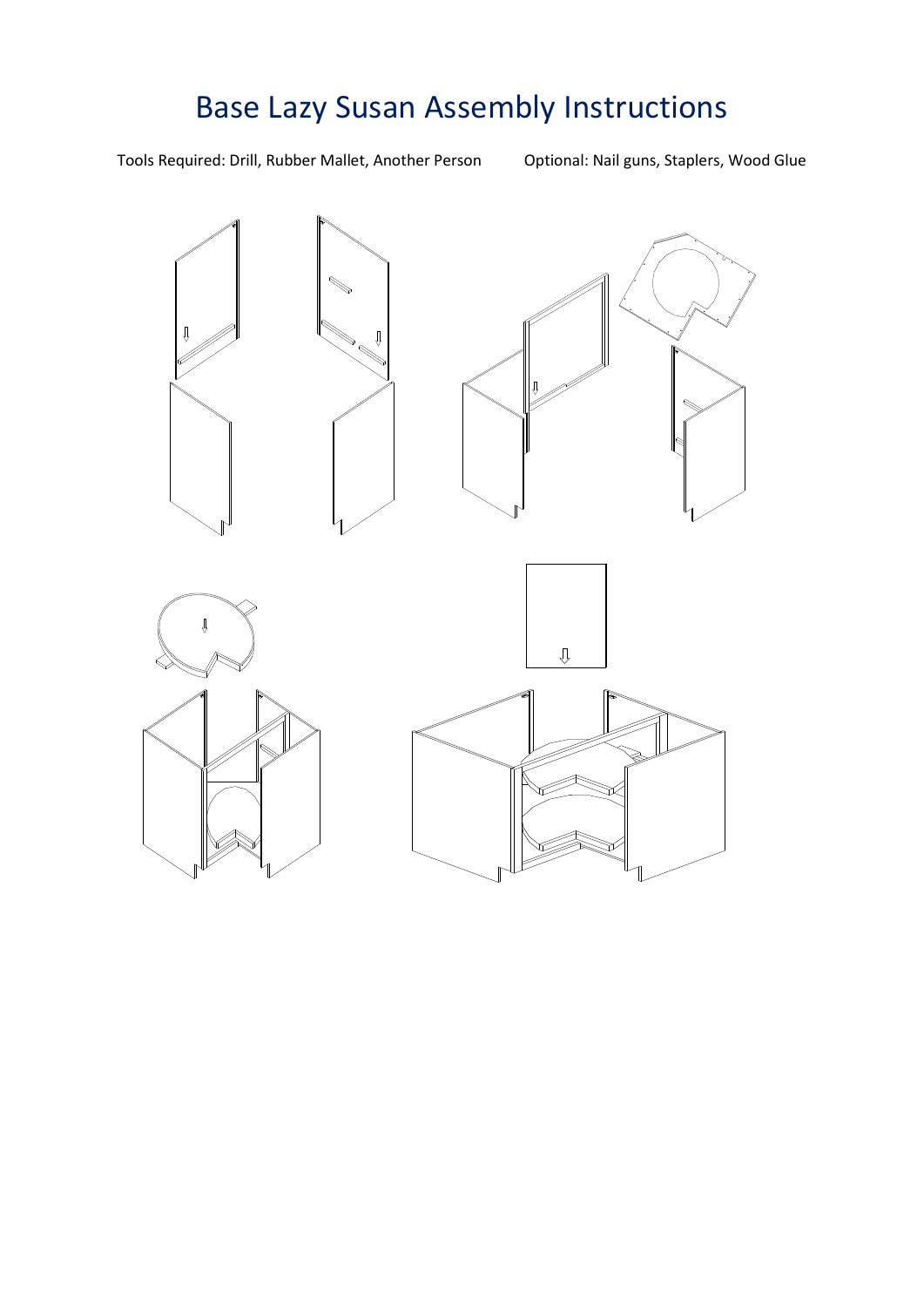

- 1. First attach the side panels together. The wooden piece attached to the side panels should be at the bottom for all the panels.
- 2. Next slide the large square frame onto the front of the left set side panels. Slide the C-Frame onto the right set of side panels.
- 3. Now carefully set in the large plate with one spinning shelf pre-attached to it.
- 4. Push the side panels together towards the large plate. Make sure the grooves in the back are perfectly flush.
- 5. Next slide in the thin back plate into that groove. Combine both side panels using the trapezoid connector piece with L-Brackets.
- 6. Attach the C-Frame onto the square frame with an L Bracket and attach the square frame onto the side panel using the long screws.
- 7. Mount the spinning shelf onto the rectangular board with the black spinning hardware plate. Attach it onto the side panels LAST.
- 8. Next screw the hinges onto the doors and attach the doors onto the square frame.
- 9. Now set the entire Lazy Susan off on one of the side panels and attach the toe kicks using 3 L-shaped brackets.

Now set in the middle shelf of the Lazy Susan and screw it onto the ledges on the side panels using the long screws.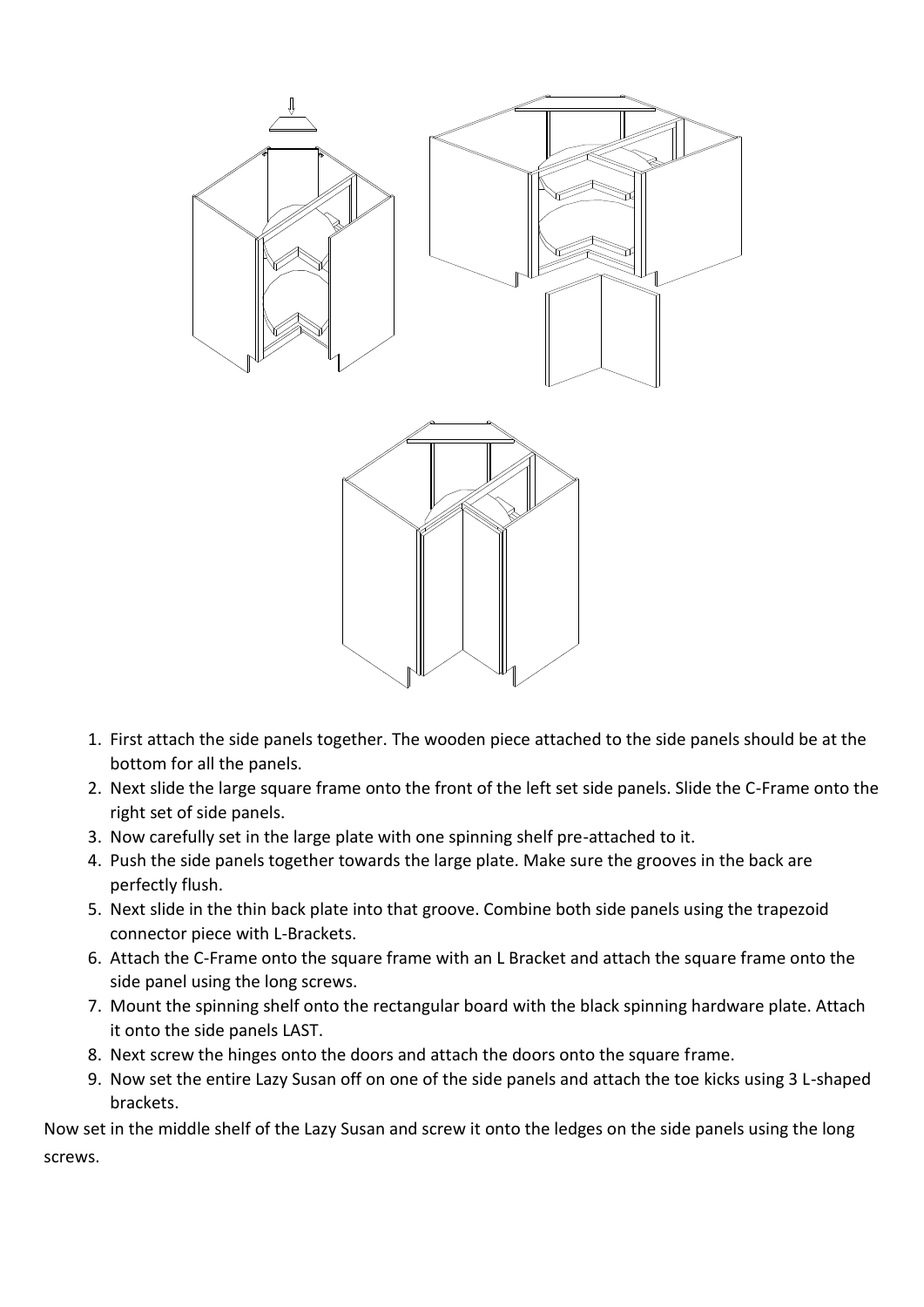#### Base Spice Rack Instructions

Items Needed: Drill, Tape Measure (Optional)- Nail Guns, Wood Glue, Stapler



- 1. Slide the two side panels into the grooves of the FACE FRAME.
- 2. Next slide in the bottom panel. Make sure the panel is pushed as far down as it can go.
- 3. Attach the brackets onto the back panel and slide it into the grooves on the backside of the side panels. Start from the top and push down toward the bottom of the cabinet.
- 4. Add on the toekick onto the bottom of the cabinet.
- 5. Measure the middle of the brackets and mark it that length on the faceframe.
- 6. Split the metal rails by expanding them and pushing up on a small lever while pulling.
- 7. Slide in the metal rails and attach them on the faceframe at the marked location.
- 8. (Optional)- Screw on plastic corner brackets.
- 9. Screw together the Spice holder shelves. Largest side panels go at the bottom. End panel with 4 small predrilled holes faces out.
- 10. Drill the other half of the rails onto the middle of the shelves and slide it into the rails. Use the tape measure for this step to make sure it is the same distance on both sides.
- 11. Push the door onto the face frame and adjust to the appropriate height as other cabinets.
- 12. There are 4 small predrilled holes on the end panel of the shelves. Screw on 4 of the longer screws from the shelf panel side into the door.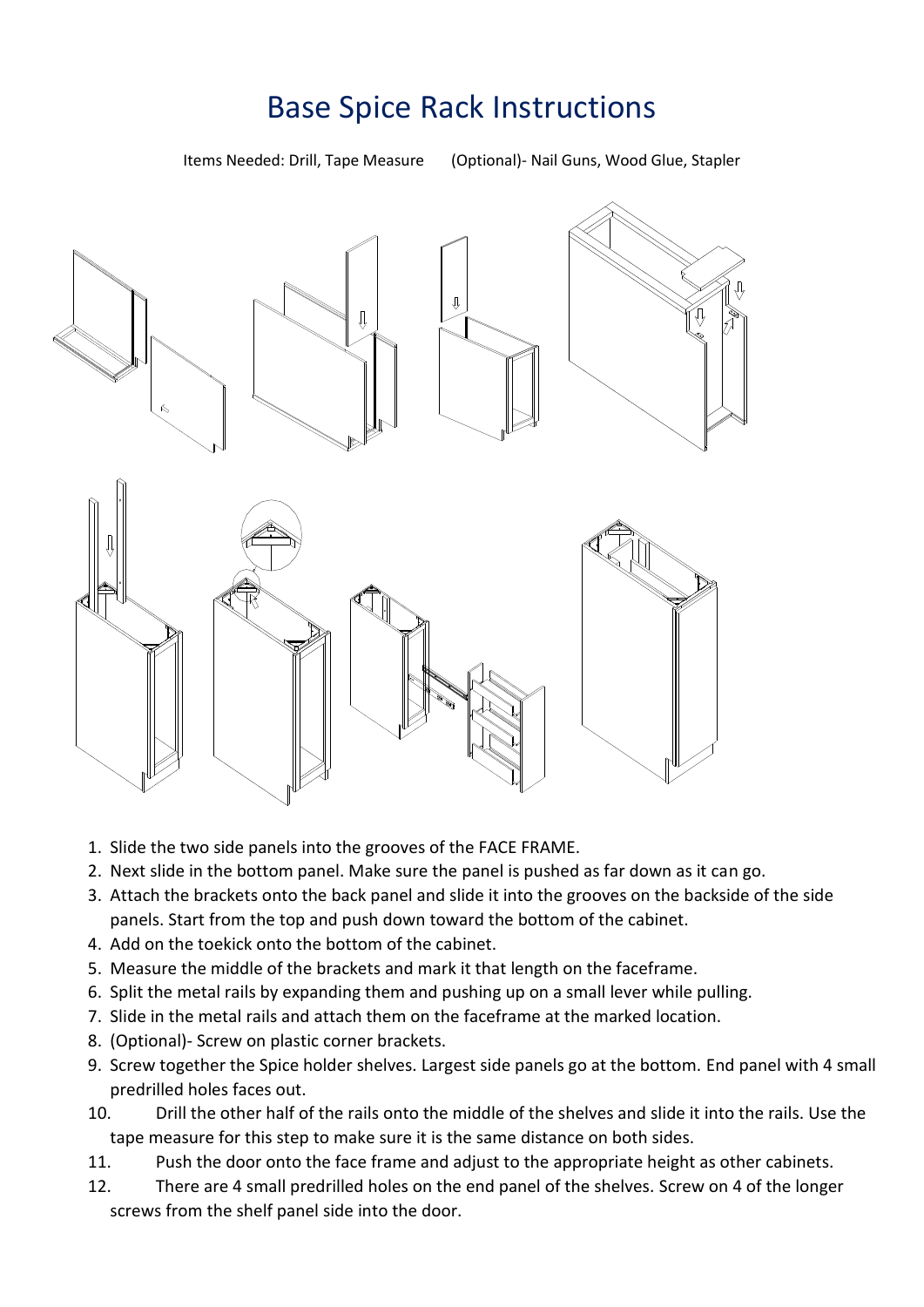#### Base Wastebasket Assembly Instructions

Items Needed: Drill, Tape Measure (Optional)- Nail Guns, Wood Glue, Stapler



- 1. Slide the two side panels into the grooves of the FACE FRAME.
- 2. Next slide in the bottom panel. Make sure the panel is pushed as far down as it can go.
- 3. Slide down the back panel.
- 4. Use a tape measure and mark 9.5 inches onto the side panel and face frame on both sides.
- 5. Attach the two long pieces of wood onto the side panels with the middle being at the 9.5 inch mark so when the rails are added in, the back and front will be the same height.
- 6. Split the metal rails by expanding them and pushing up on a small lever while pulling.
- 7. Assemble the drawer using wood glue and a rubber mallet. Then drill in the rails into the wood pieces on the side panels and screw the front of the rails into the face frame.
- 8. On the assembled wastebasket drawer, mark 9 1/8 on both the side panels, and drill on the other half of the rails. Slide the wastebasket drawer into the rails.
- 9. Add on the toekick onto the bottom of the cabinet.
- 10. (Optional)- Screw on plastic corner brackets.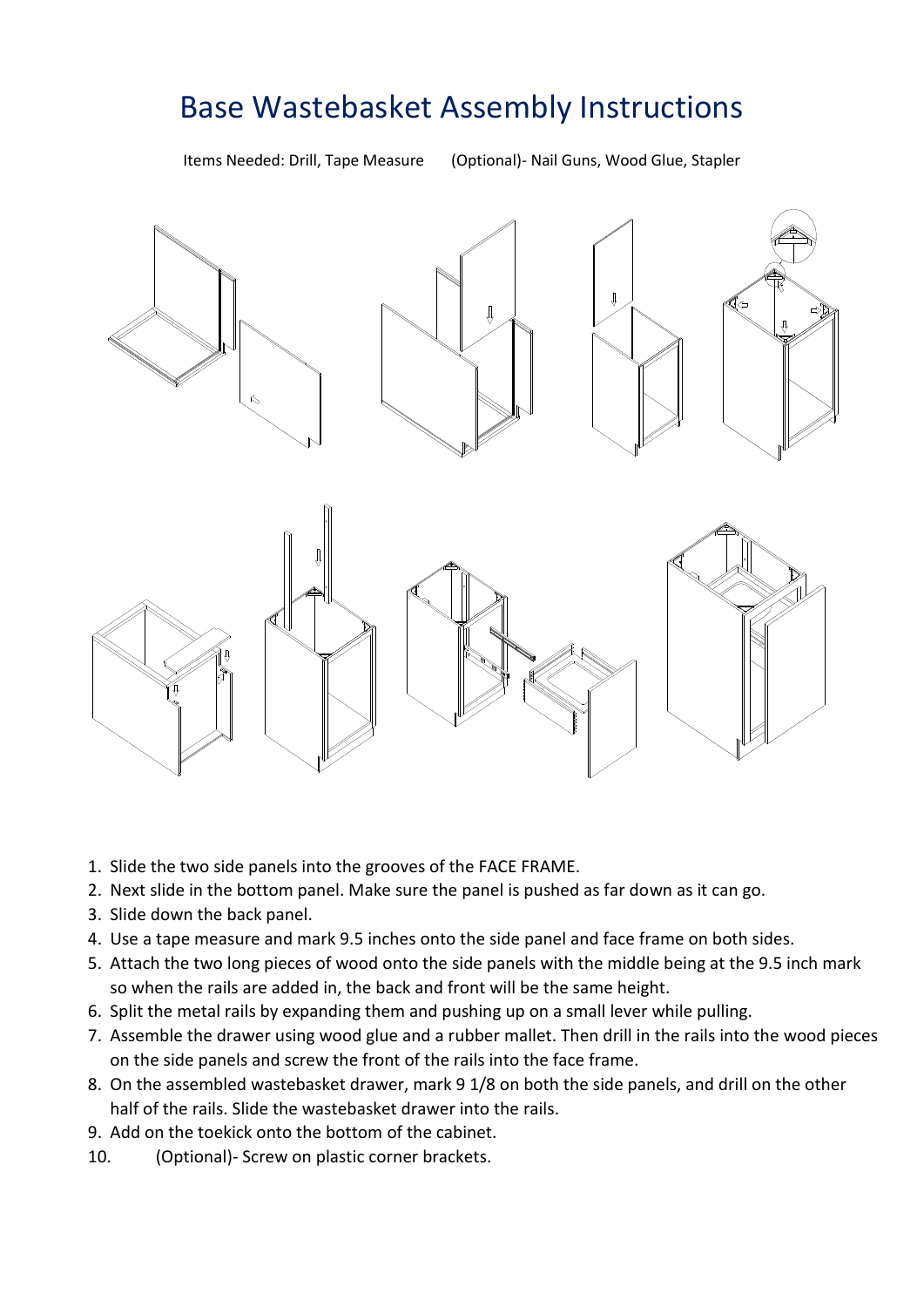#### Drawer Base Assembly Instructions



- 1. Slide the two side panels into the grooves of the FACE FRAME.
- 2. Next slide in the bottom panel. Make sure the panel is pushed as far down as it can go.
- 3. Attach the grey brackets onto the back panel and slide it into the grooves on the backside of the side panels. Start from the top and push down toward the bottom of the cabinet.
- 4. Assemble the drawer using wood glue and a rubber mallet. Next slide the rails into the brackets on the back panel and screw the front of the rails into the face frame. X3
- 5. Put the drawers onto the rails.
- 6. Add on the toekick onto the bottom of the cabinet.
- 7. (Optional)- Screw on plastic corner brackets.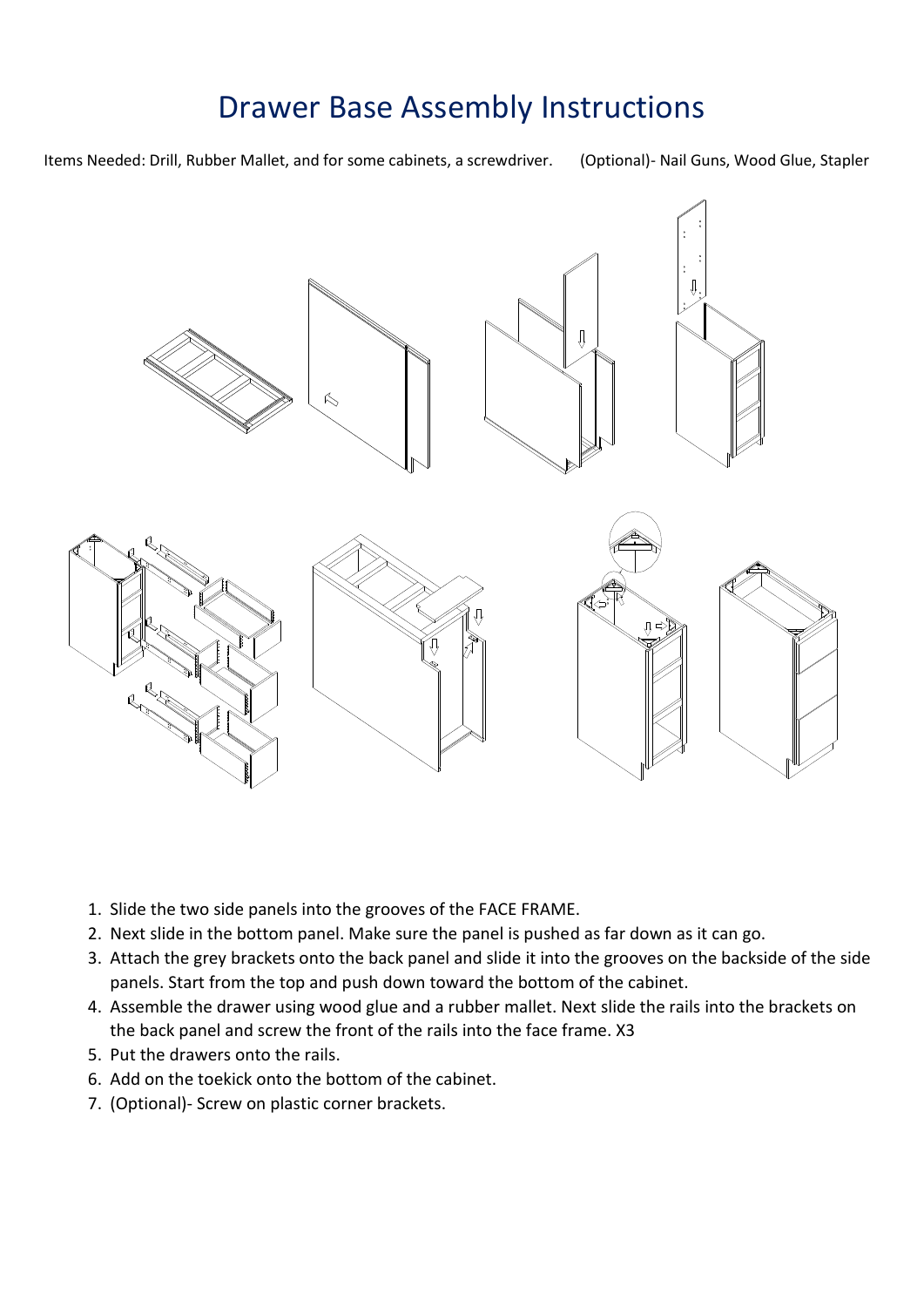### Oven Cabinet Assembly Instructions

Items Needed: Drill, Rubber Mallet, and for some cabinets, a screwdriver, wood glue (Optional)- Nail Guns, Stapler

- 1. Slide in both side panels into the face frame.
- 2. Insert the five panels into the precut grooves and push them all the way down. They are thinner than the shelves.
- 3. Add on the back panel by slightly pulling apart the side panels so it will fit into the grooves.
- 4. Make sure the back panel is fully pushed down. Drill in screws to secure the back panel to the rest of the cabinet.
- 5. Add on toe kick using L-shaped brackets.
- 6. Assemble the drawer and install the drawer glides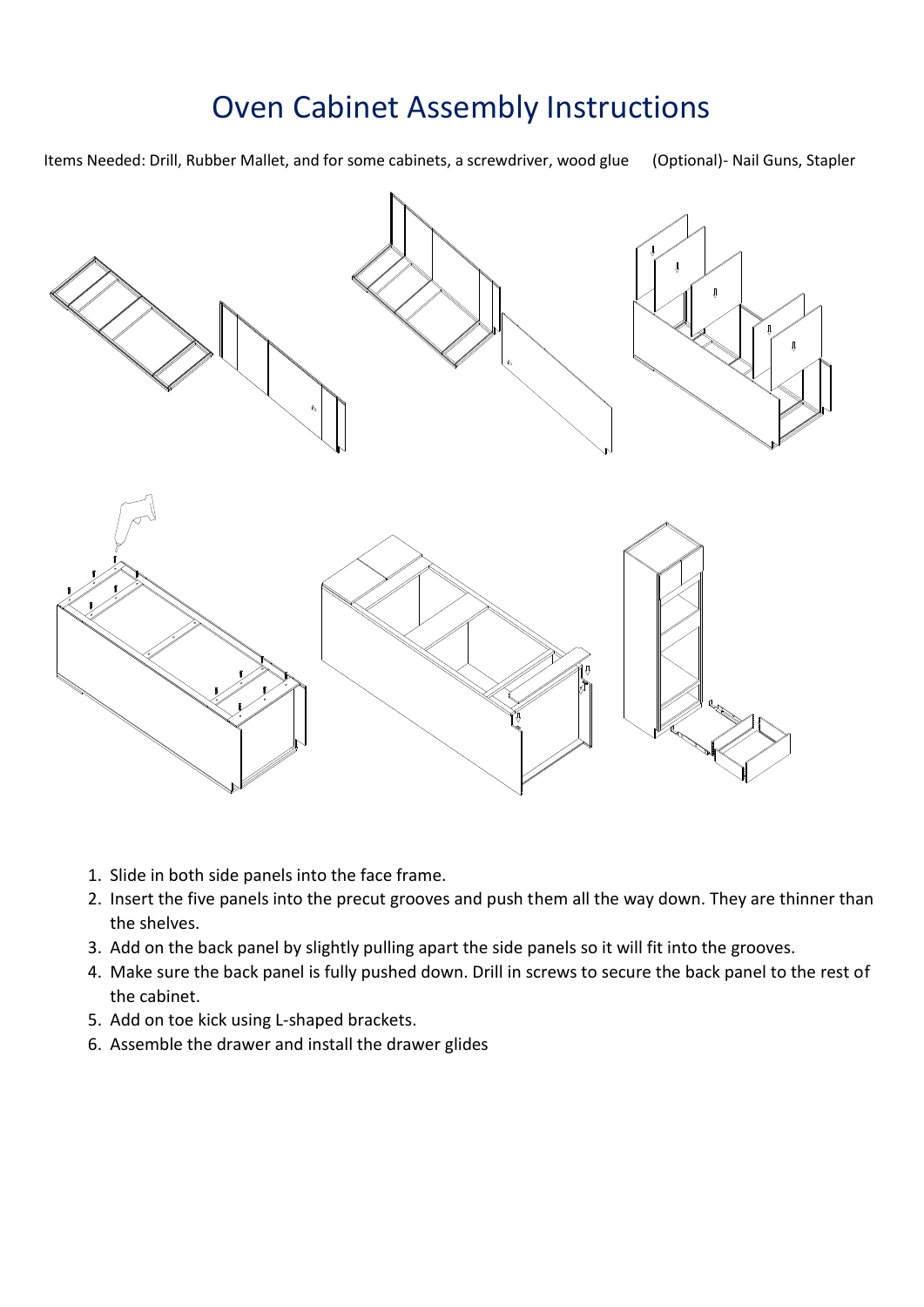## Pantry Cabinet Assembly Instructions



- 1. Slide in both side panels into the face frame.
- 2. Insert the three panels into the precut grooves and push them all the way down. They are thinner than the shelves.
- 3. Add on the back panel by slightly pulling apart the side panels so it will fit into the grooves.
- 4. Make sure the back panel is fully pushed down. Drill in screws to secure the back panel to the rest of the cabinet.
- 5. Add on toe kick using L-shaped brackets.
- 6. Insert shelf pins into the holes within the cabinet and add in shelves.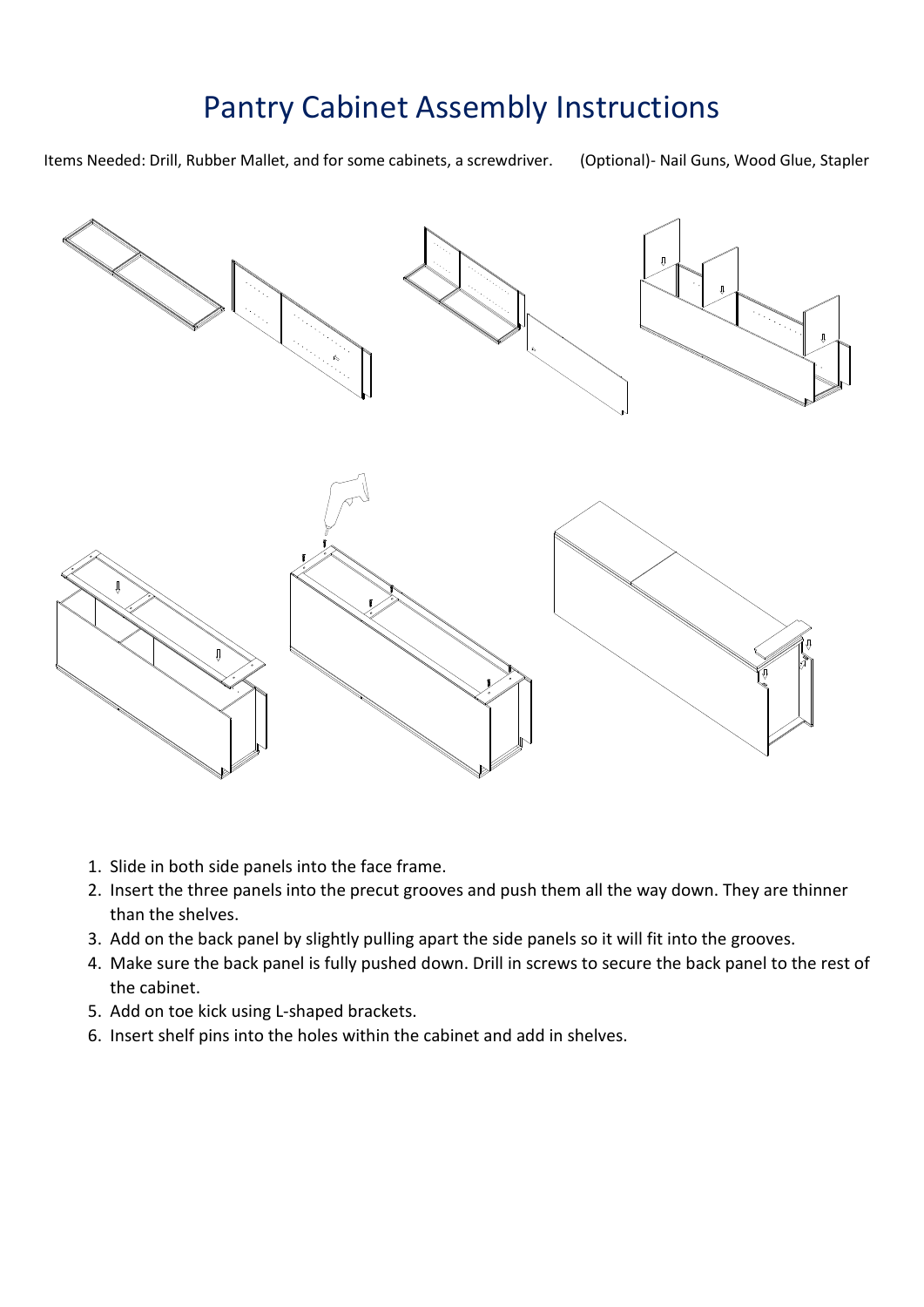## Vanity Cabinet Assembly Instructions



- 1. Slide the two side panels into the grooves of the FACE FRAME.
- 2. Next slide in the bottom panel. Make sure the panel is pushed as far down as it can go.
- 3. Attach the grey brackets onto the back panel and slide it into the grooves on the backside of the side panels. Start from the top and push down toward the bottom of the cabinet.
- 4. Assemble the drawer using wood glue and a rubber mallet. Then slide the rails into the brackets on the back panel and screw the front of the rails into the face frame.
- 5. Add on the toekick onto the bottom of the cabinet using L-brackets.
- 6. (Optional)- Screw on plastic corner brackets.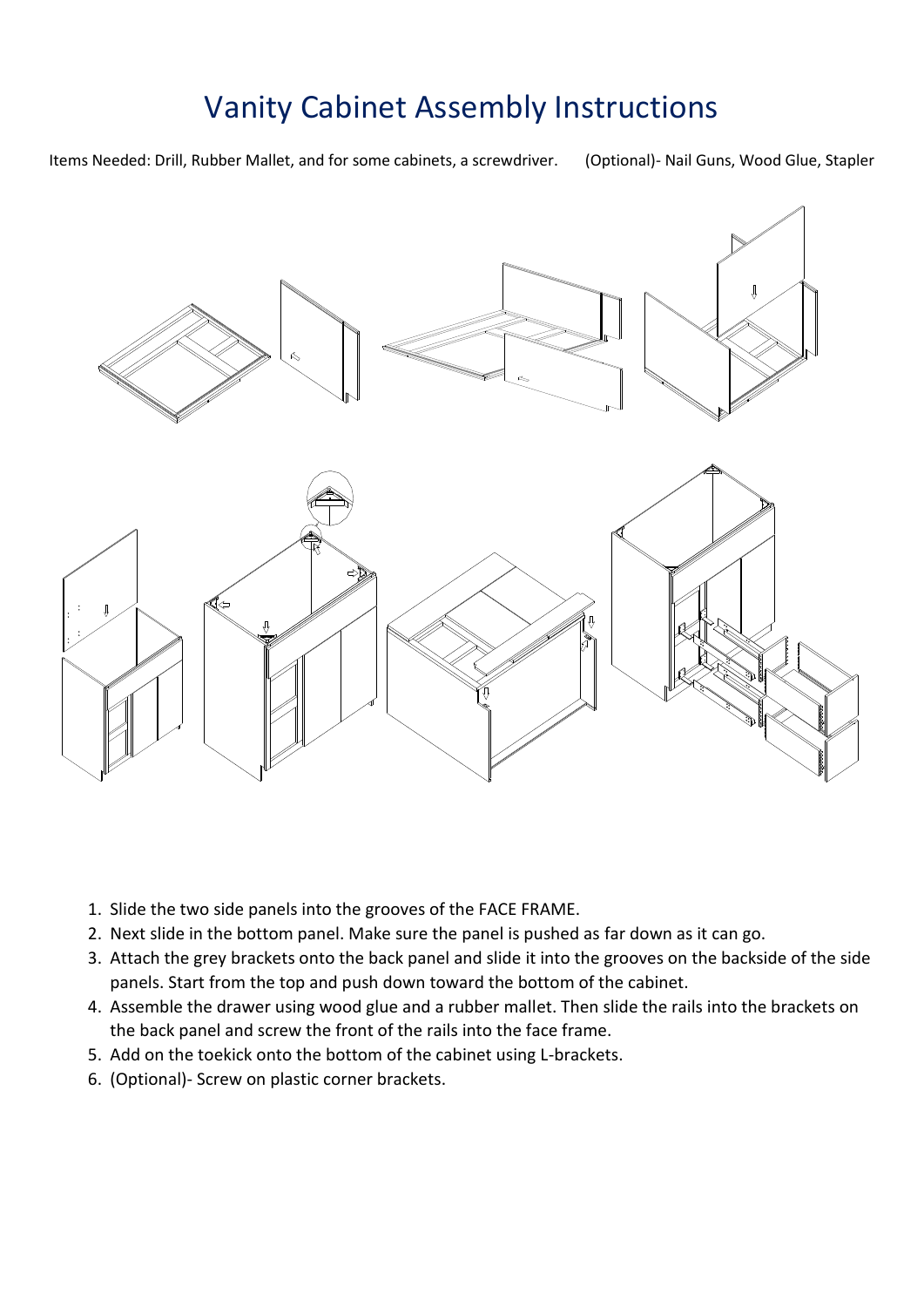## Wall Cabinet Assembly Instructions



- 1. Slide on both side panels onto the face frame of the cabinet.
- 2. Insert the top and bottom panels into the grooves. Push them down as far as they can go.
- 3. Slide in back panel. Once slid in, drill in long screws to secure the back panel to the three panels within the cabinet.
- 4. Attach L brackets to secure the frame to the cabinet.
- 5. Insert shelf clips into the side panels and put in shelves.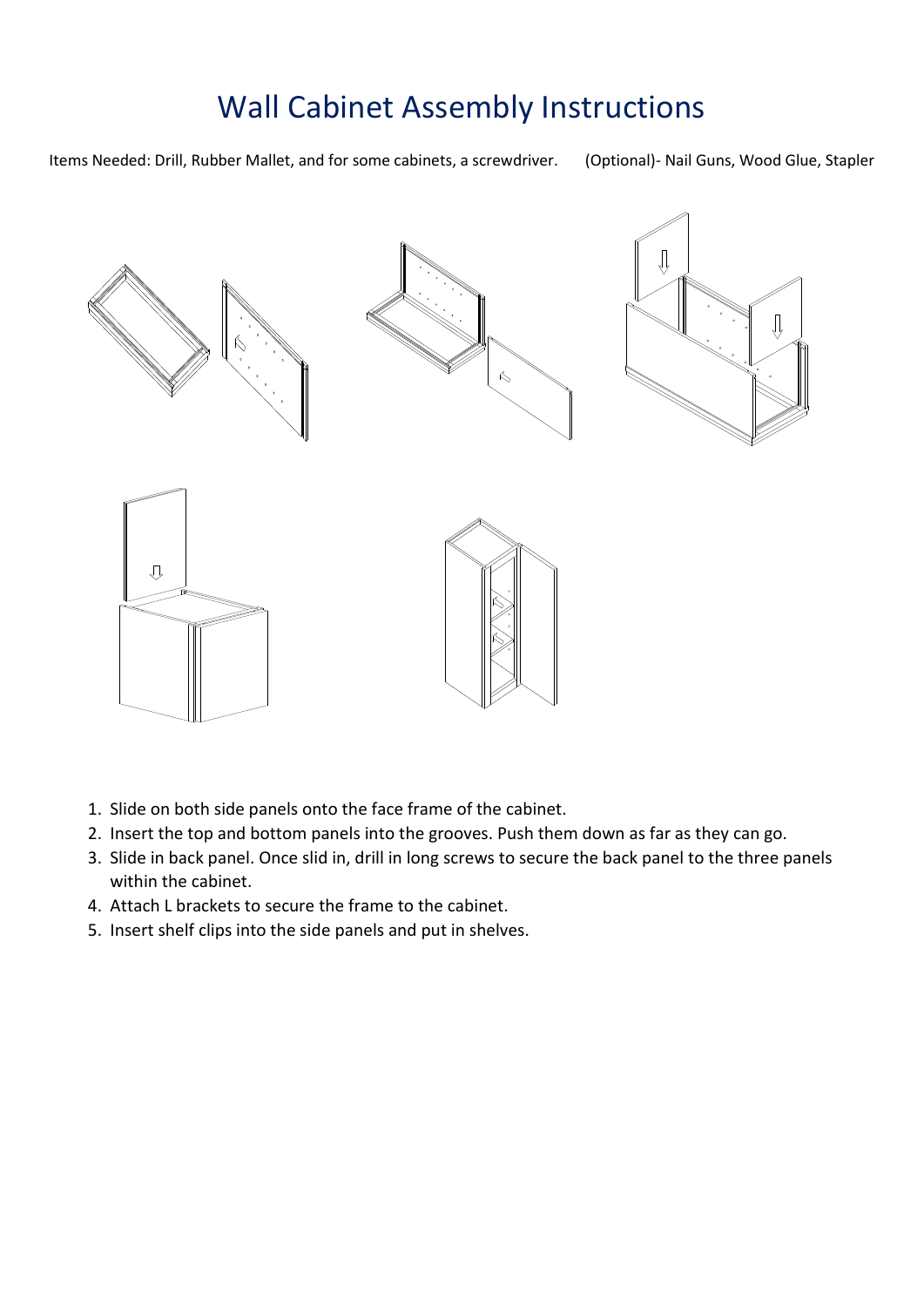# Diagonal Wall Corner Cabinet (Cam Lock)

Items Needed: Rubber Mallet a flat-head screwdriver. (Optional)- Nail Guns, Wood Glue, Stapler



- 1. Line up the grooves of the side panels, 1 wide one and one narrow one. Make sure all the cam locks are open. Lock the two sets of side panels together.
- 2. Next take 1 set of side panels and attach the hexagon tops and bottoms by interlocking the cam locks.
- 3. Carefully attach the second set of side panels onto the other side of the top and bottom panels.
- 4. Put the doorframe onto the side where cam locks are showing. Lock the top and bottom cam locks first before locking the ones within the cabinet frame.
- 5. Slide in back panel. May need to hammer a little bit to fully slide it down.
- 6. Insert shelf pins and shelves.